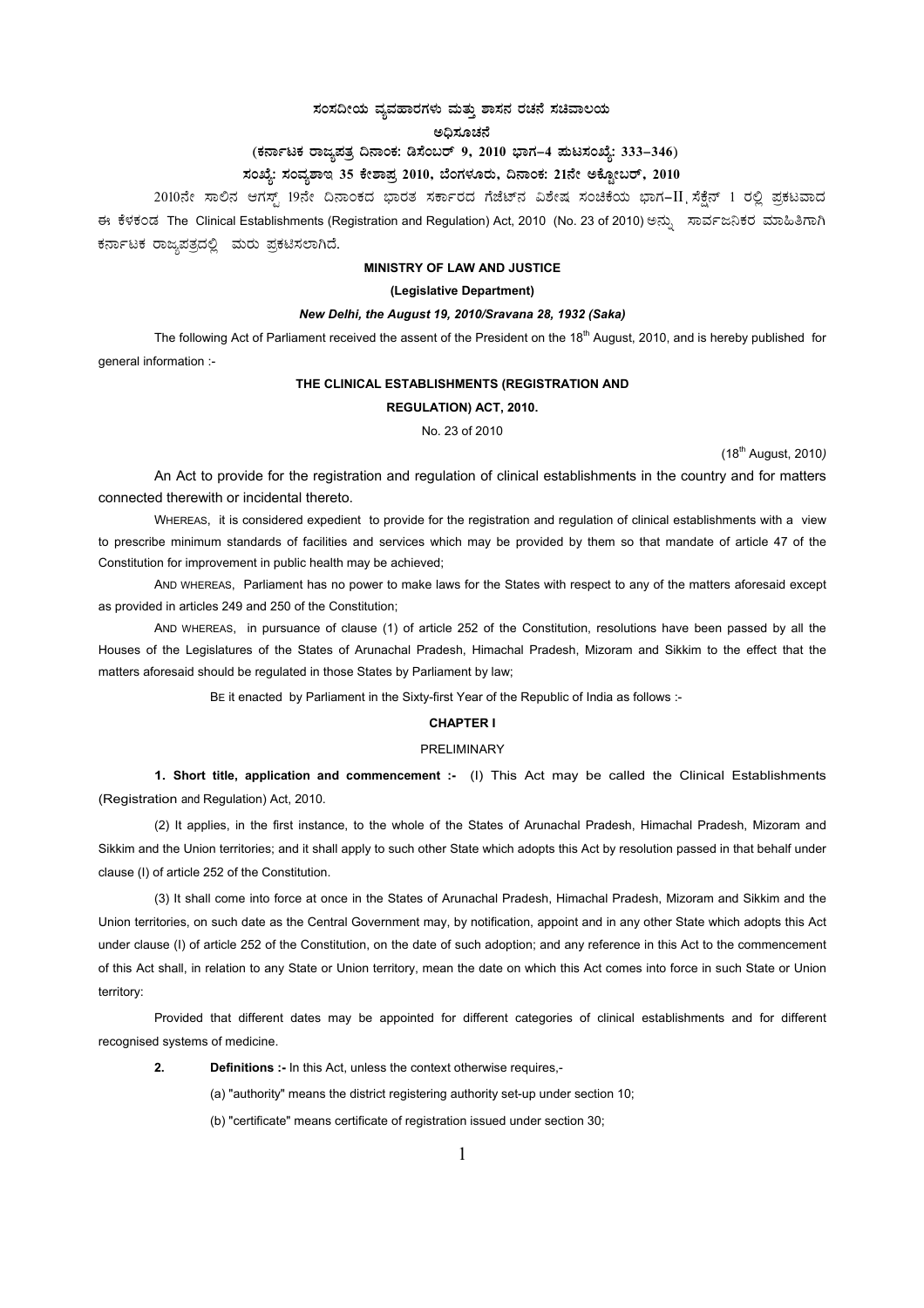(c) "clinical establishment" means-

(i) a hospital, maternity home, nursing home, dispensary, clinic, sanatorium or an institution by whatever name called that offers services, facilities requiring diagnosis, treatment or care for illness, injury, deformity, abnormality or pregnancy in any recognised system of medicine established and administered or maintained by any person or body of persons, whether incorporated or not; or

(ii) a place established as an independent entity or part of an establishment referred to in sub-clause (i), in connection with the diagnosis or treatment of diseases where pathological, bacteriological, genetic, radiological, chemical, biological investigations or other diagnostic or investigative services with the aid of laboratory or other medical equipment, are usually carried on, established and administered or maintained by any person or body of persons, whether incorporated or not,

and shall include a clinical establishment owned, controlled or managed by-

(a) the Government or a department of the Government;

(b) a trust, whether public or private;

 (c*)* a corporation (including a society) registered under a Central, Provincial or State Act, whether or not owned by the Government;

(d) a local authority; and

(e) a single doctor,

but does not include the clinical establishments owned, controlled or managed by the Armed Forces.

*Explanation.-*For the purpose of this clause "Armed Forces" means the forces constituted under the Army Act, 1950, (46 of 1950) the Air Force Act, 1950 (45 of 1950) and the Navy Act,. 1957; (62 of 1957)

(d)" emergency medical condition" means a medical condition manifesting itself by acute symptoms of sufficient severity (including severe pain) of such a nature that the absence of immediate medical attention could reasonably be expected to result in-

(i) placing the health of the individual or, with respect to a pregnant women, the health of the woman or her unborn child, in serious jeopardy; or

(ii) serious impairment to bodily functions; or

(iii) serious dysfunction of any organ or part of a body;

(e) "National Council" means the National Council for clinical establishments established under section 3;

(f) "notification" means a notification published in the Official Gazette;

(g) "prescribed" means prescribed by rules made under this Act by the Central Government or, as the case may be, the State Government;

(h) "recognised system of medicine" means Allopathy, Yoga, Naturopathy, Ayurveda, Homoeopathy, Siddha and Unani System of medicines or any other system of medicine as may be recognised by the Central Government;

(i) "register" means the register maintained by the authority, State Government and the Central Government under sections 37, 38 and 39 respectively of this Act containing the number of clinical establishments registered;

 (j) "registration" means to register under section 11 and the expression registration or registered shall be construed accordingly;

(k) "rules" means rules made under this Act;

(I) "Schedule" means the Schedule appended to this Act;

 (m) "standards" means the conditions that the Central Government may prescribe under section 12, for the registration of clinical establishments;

(n) "State Government", in relation to a Union territory, means the Administrator thereof appointed under article 239 of the Constitution; and

(o) "to stabilise (with its grammatical variations and cognate expressions)" means, with respect to an emergency medical condition specified in clause (d), to provide such medical treatment of the condition as may be necessary to assure, within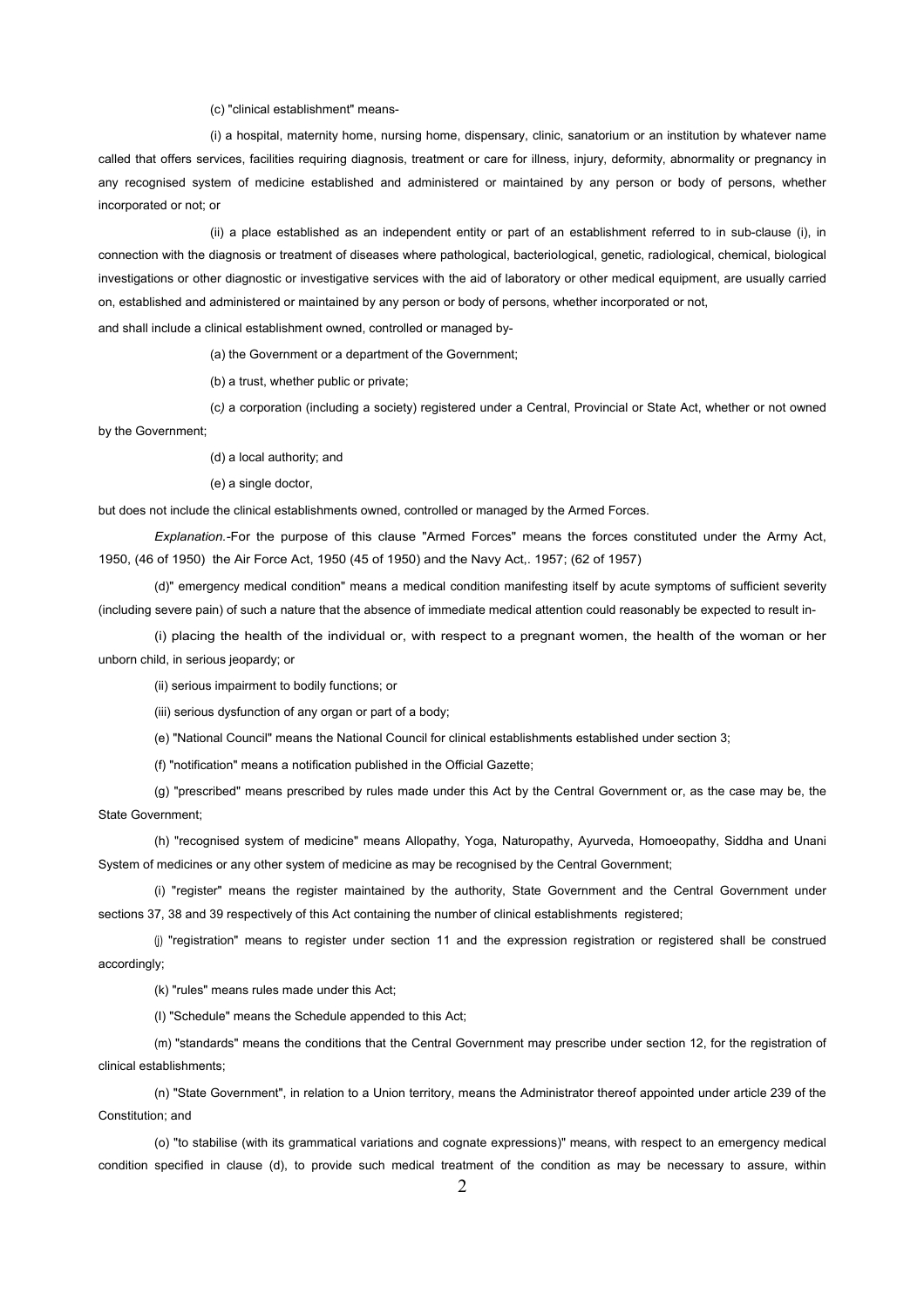reasonable medical probability, that no material deterioration of the condition is likely to result from or occur during the transfer of the individual from a clinical establishment.

# **CHAPTER II**

#### THE NATIONAL COUNCIL FOR CLINICAL ESTABLISHMENTS

**3. Establishment of National Council :-** (1) With effect from such date as the Central Government may, by notification appoint in this behalf, there shall be established for the purposes of this Act, a Council to be called the National Council for clinical establishments.

(2) The National Council shall consist of -

 (a) Director-General of Health Service, Ministry of Health and Family Welfare, ex officio, who shall be the Chairperson;

(b) four representatives out of which one each to be elected by the-

- (i) Dental Council of India constituted under section 3 of the Dentists Act, 1948; (16 of 1948)
- (ii) Medical Council of India constituted under section 3 of the Indian Medical Council Act, 1956; (102 of 1956)
- (iii) Nursing Council of India constituted under section 3 of the Indian Nursing Council Act, 1947; (48 of 1947)
- (iv) Pharmacy Council of India constituted under section 3 of the Pharmacy Act, 1948; (8 of 1948)

(c) three representatives to be elected by the Central Council of Indian Medicine representing the Ayurveda, Siddha

and Unani systems of medicine constituted under section 3 of the Indian Medicine Central Council Act, 1970; (48 of 1970)

(d) one representative to be elected by the Central Council of Homoeopathy constituted under section 3 of the Homoeopathy Central Council Act, 1973; (59 of 1973)

(e) one representative to be elected by the Central Council of the Indian Medical Association;

(f) one representative of Bureau of the Indian Standards constituted under section 3 of the Bureau of Indian Standards Act, 1986; (63 of. 1986)

(g) two representatives from the Zonal Council set-up under Section 15 of the States Reorganisation Act, 1956; (37 of 1956)

(h) two representatives from the North-Eastern Council set-up under section 3 of the North-Eastern Council Act, 1971; (84 of 1971)

(i) one representative from the line of paramedical systems excluding systems that have been given representation under clause (b);

(j) two representatives from National Level Consumer Group to be nominated by the Central Government;

(k) one representative from the Associations of Indian Systems of Medicines relating to Ayurveda, Siddha and Unani to be nominated by the Central Government;

(l) the Secretary-General of the Quality Council of India, ex officio.

 (3) The nominated members of the National Council shall hold office for three years but shall be eligible for re-nomination for maximum of one more term of three years.

(4) The elected members of the National Council shall hold office for three years, but shall be eligible for re-election:

Provided that the person nominated or elected, as the case may be, shall hold office for such period till he holds appointment of the office by virtue of which he was nominated or elected to the council.

(5) The members of the National Council shall be entitled for such allowances as may be prescribed by the Central Government.

(6) The National Council may, subject to the previous approval of the Central Government, make bye-laws fixing a quorum and regulating its own procedure and the conduct of all business to be transacted by it.

(7) The National Council shall meet at least once in three months.

(8) The National Council may constitute sub-committees and may appoint to such sub-committee, as it deems fit, persons, who are not members of the National Council, for such period, not exceeding two years, for the consideration of particular matters.

(9) The functions of the National Council may be exercised notwithstanding any vacancy therein .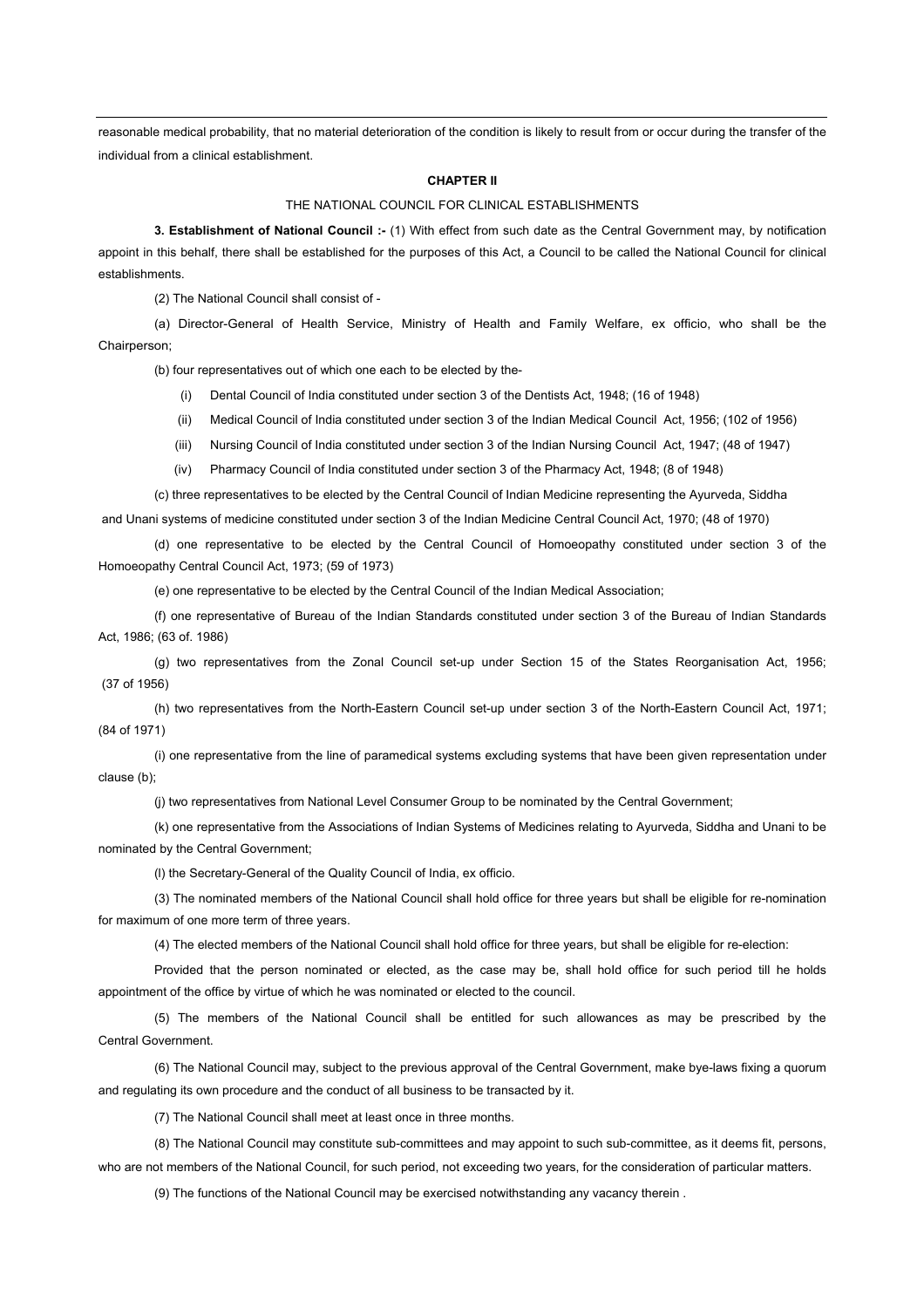. 10) The Central Government shall appoint such person to be the Secretary· of the National Council as the Central Government may prescribe, and may provide the National Council with such other secretarial and other staff as the Central Government considers necessary.

**4. Disqualifications for appointment as member :-** A person shall be disqualified for being appointed as a member of the National Council if he-

(a) has been convicted and sentenced to imprisonment for an offence which, in the opinion of the Central Government, involves moral turpitude; or

(b) is an undischarged insolvent; or

(c) is of unsound mind and stands so declared by a competent court; or

(d) has been removed or dismissed from the service of the Government or a Corporation owned or controlled by the Government; or

(e) has, in the opinion of the Central Government, such financial or other interest in the Council as is likely to affect prejudicially the discharge by him of his functions as a member.

**5. Functions of National Council :-** The National Council Shall-

(a) compile and publish a National Register of clinical establishments within two years from the date of the commencement of this Act;

(b) classify the clinical establishments into different categories;

(c) develop the minimum standards and their periodic review;

(d) determine within a period of two years from its establishment, the first set of standards for ensuring proper healthcare by the clinical establishments;

(e) collect the statistics in respect of clinical establishments;

(f) perform any other function determined by the Central Government from time to time.

**6. Power to seek advice or assistance :-** The National Council may associate with itself any person or body whose assistance or advice it may desire in carrying out any of the provisions of this Act.

**7. National Council to follow consultative process :-** The National Council shall follow a consultative process for determining the standards and for classification of clinical establishments in accordance with such procedure as may be prescribed.

## **CHAPTER III**

# REGISTRATION AND STANDARDS FOR CLINICAL ESTABLISHMENTS.

**8. State Council of clinical establishments :-** (1) Every State Government shall by notification constitute a State Council for clinical establishments or the Union territory Council for clinical establishments, as the case may be.

(2) The State Council or the Union territory Council, as the case may be, shall consist

of the following members, namely:-

- (a) Secretary, Health ex officio. who shall be the Chairman;
- (b) Director of Health Services ex officio member-secretary;
- (c) Directors of different streams of Indian Systems of Medicine--ex officio members;
- (d) one representative each to be elected by the executive committee of
	- (I) State Medical Council of India;
	- (ii) State Dental Council of India;
	- (iii) State Nursing Council of India;
	- (iv) State Pharmacy Council of India;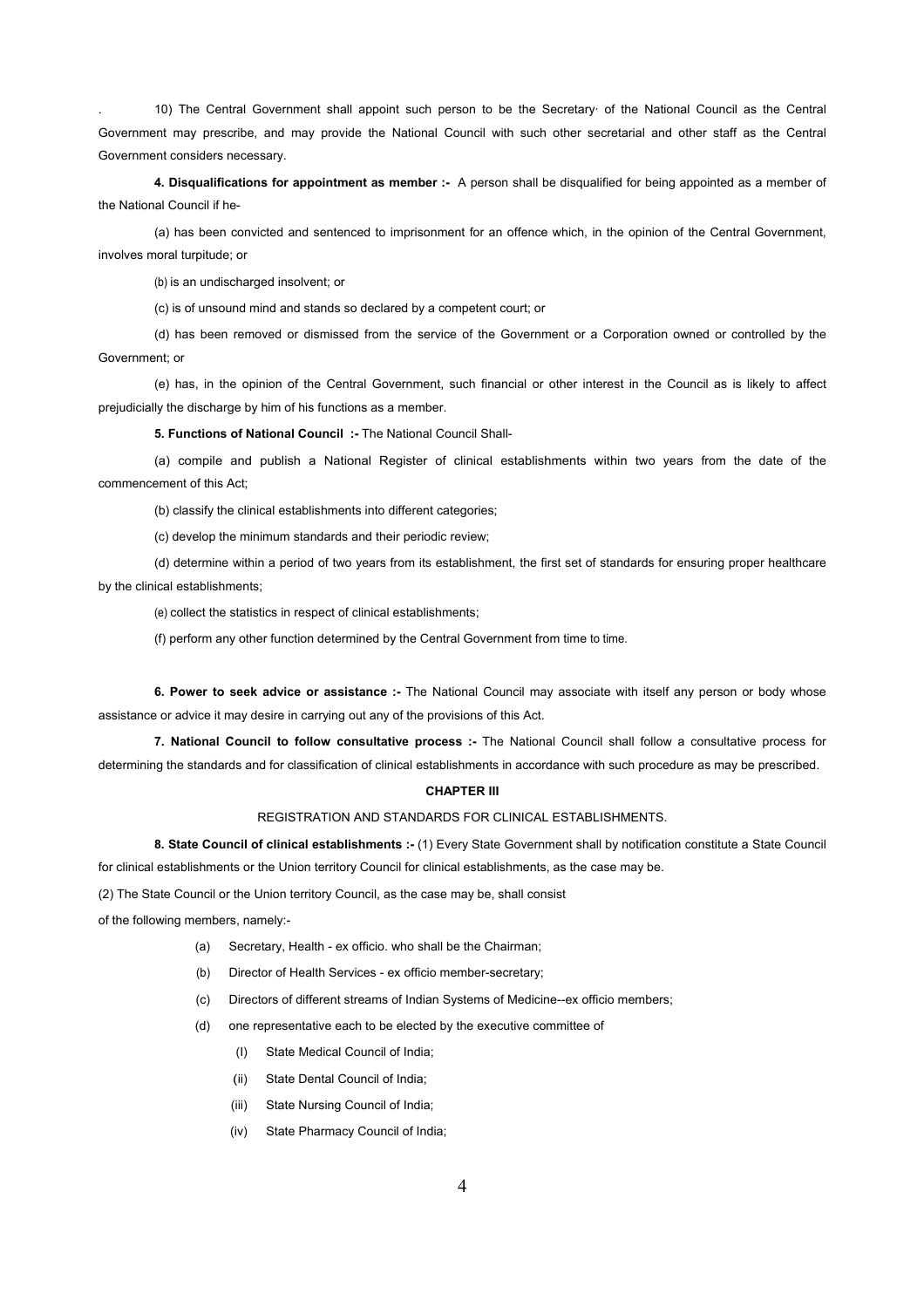(e) three representatives to be elected by the Executive of the State Council or the Union territory Council, as the case may be, of Indian Medicine representing the Ayurveda, Siddha and Unani systems of medicine;

(f) one representative to be elected by the State Council of the Indian Medical Association:

(g) one representative from the line of paramedical systems;

 (h) two representatives from State level consumer groups or reputed non- Governmental organisations working in the field of health.

 (3) The nominated member of the State Council or the Union territory Council, as the case may be, shall hold office for a term of three years, bus shall be eligible for re-nomination for maximum of one more term of three years.

 (4) The elected members of the State Council or the Union territory Council, as the case may be, shall hold office for three years, but shall be eligible for re-election:

 Provided that the person nominated or elected, as the case may be, shall hold office for so long as he holds the appointment of the office by virtue of which he was nominated or elected to the State Council or the Union territory Council, as the case may be.

(5) The State Council of the Union territory Council shall perform the following functions, namely:-

- (a) compiling and updating the State Registers of clinical establishment;
- (b) sending monthly returns for updating the National Register;
- (c) representing the State in the National Council;
- (d) hearing of appeals against the orders of the authority; and
- (e) publication on annual basis a report on the State of implementation of standards within their respective States.

 **9. Providing information to National Council :-** It shall be the responsibility of the State Council for clinical establishments to compile and update the State Register of clinical establishments of the State and further to send monthly returns in digital format for updating the National Register.

**10. Authority for registration :-** (1) The State Government shall, by notification, set-up an authority to be called the district registering authority for each district for registration of clinical establishments, with the following members, namely:--

- (a) District Collector Chairperson:
- (b) District Health Officer Convenor:

(c) three members with such qualifications and on such terms and conditions as may be prescribed by the Central Government.

 (2) Notwithstanding anything contained in sub-section (1), for the purposes of provisional registration of clinical establishments under section 14, the District Health Officer or the Chief Medical Officer (by whatever name called) shall exercise the powers of the authority as per procedure that may be prescribed.

**11. Registration for clinical establishments :-** No person shall run a clinical establishment unless it has been duly registered in accordance with the provisions of this Act.

**12. Condition for registration :-** (1) For registration and continuation, every clinical establishment shall fulfil the following conditions, namely:-

- (i) the minimum standards of facilities and services as may be prescribed;
- (ii) the minimum requirement of personnel as may be prescribed;
- (iii) provisions for maintenance of records and reporting as may be prescribed;
- (iv) such other conditions as may be prescribed.

 (2) The clinical establishment shall undertake to provide within the staff and facilities available, such medical examination and treatment as may be required to stabilise the emergency medical condition of any individual who comes or is brought to such clinical establishment.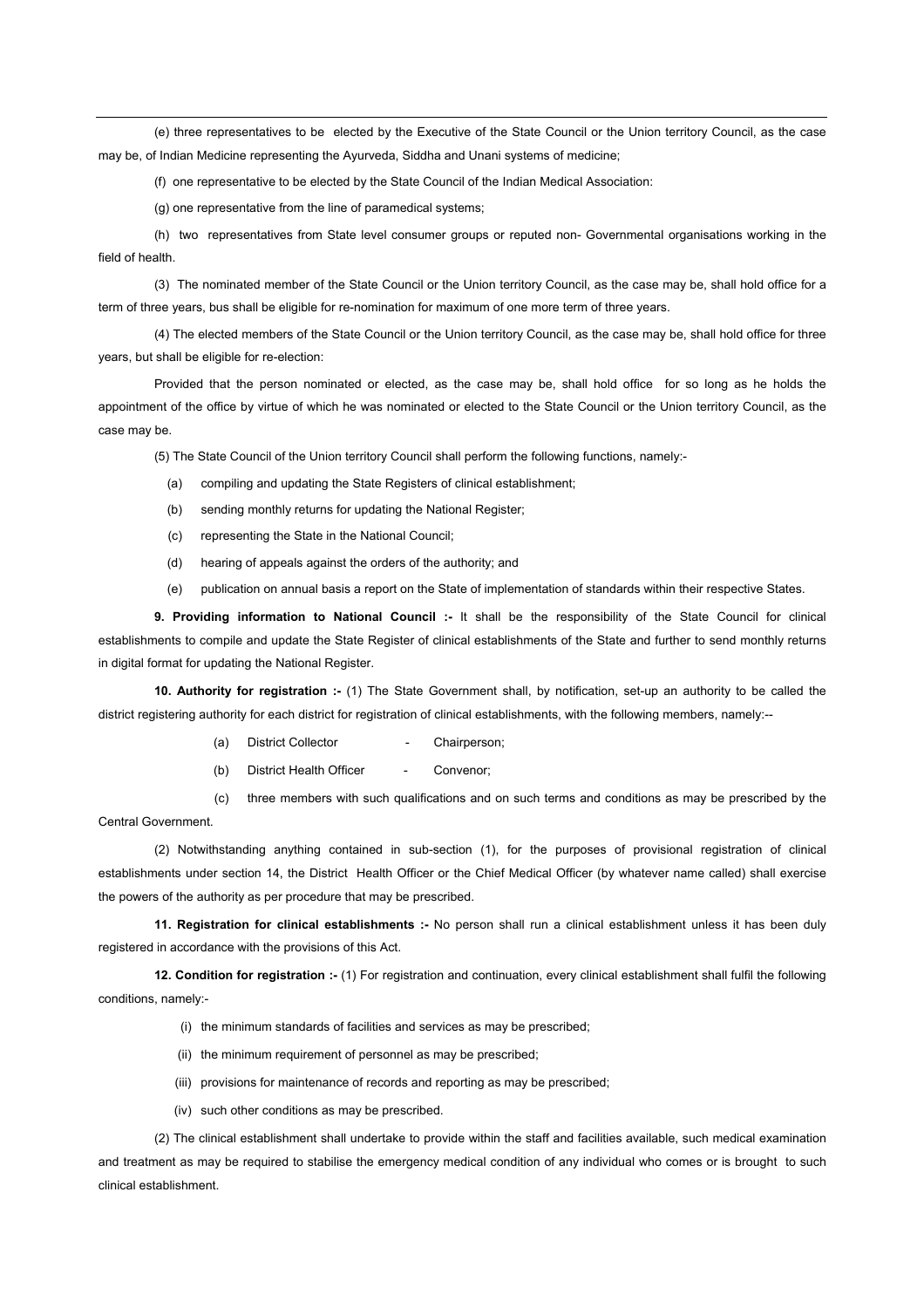**13. Classification of clinical establishments :-** (1) Clinical establishment of different systems shall be classified into such categories, as may be prescribed by the Central Government, from time to time.

(2) Different standards may be prescribed for classification of different categories referred to in sub-section (1):

Provided that in prescribing the standards for clinical establishments, the Central Government shall have regard to the local conditions.

#### **CHAPTER IV**

# PROCEDURE FOR REGISTRATION

**14. Application for provisional certificate of registration :-** (1) For the purposes of registration of the clinical establishment under section 10, an application in the prescribed proforma along with the prescribed fee shall be made to the authority.

(2) The application shall be filed in person or by post or online.

(3) The application shall be made in such form and shall be accompanied by such details as may be prescribed under this Act or rules made thereunder.

(4) If any clinical establishment is in existence at the time of the commencement of this Act, an application for its registration shall be made within one year from the date of the commencement of this Act and a clinical establishment which comes into existence after commencement of this Act, shall apply for permanent registration within a period of six months from the date of its establishment.

(5) If any clinical establishment is already registered under any existing law requiring registration of such establishments, even then it shall apply for registration as referred to in sub-section (1).

**15. Provisional certificate :-** The authority shall, within a period of ten days from the date of receipt of such application, grant to the applicant a certificate of provisional registration in such form and containing such particulars and such information, as may be prescribed.

**16. No inquiry prior to provisional Registration :- (1)** The authority shall not conduct any inquiry prior to the grant of provisional registration.

(2) Not withstanding the grant of the provisional certificate of registration, the authority shall, within a period of forty-five days from the grant of provisional registration, cause to be published in such manner, as may be prescribed, all particulars of the clinical establishment so registered provisionally.

**17. Validity of provisional registration :-** Subject to the provisions of section 23, every provisional registration shall be valid to the last day of the twelth month from the date of issue of the certificate of registration and such registration shall be renewable.

**18. Display of certificate of registration :-** The certificate shall be kept affixed in a conspicuous place in the clinical establishment in such manner so as to be visible to every one visiting such establishment.

**19. Duplicate certificate :-** In case the certificate is lost, destroyed, mutilated or damaged, the authority shall issue a duplicate certificate on the request of the clinical establishment and on the payment of such fees as may be prescribed.

**20. Certificate to be non- transferable :-** (l) The certificate of registration shall be non-transferable.

(2) In the event of change of ownership or management, the clinical establishment shall inform the authority of such change in such manner as may be prescribed.

(3) In the event of change of category, or location, or on ceasing to function as a clinical establishment, the certificate of registration in respect of such clinical establishment shall be surrendered to the authority and the clinical establishment shall apply afresh for grant of certificate of registration.

**21. Publication of expiry of registration :-** The authority shall cause to be published within such time and in such manner, as may be prescribed, the names of clinical establishments whose registration has expired.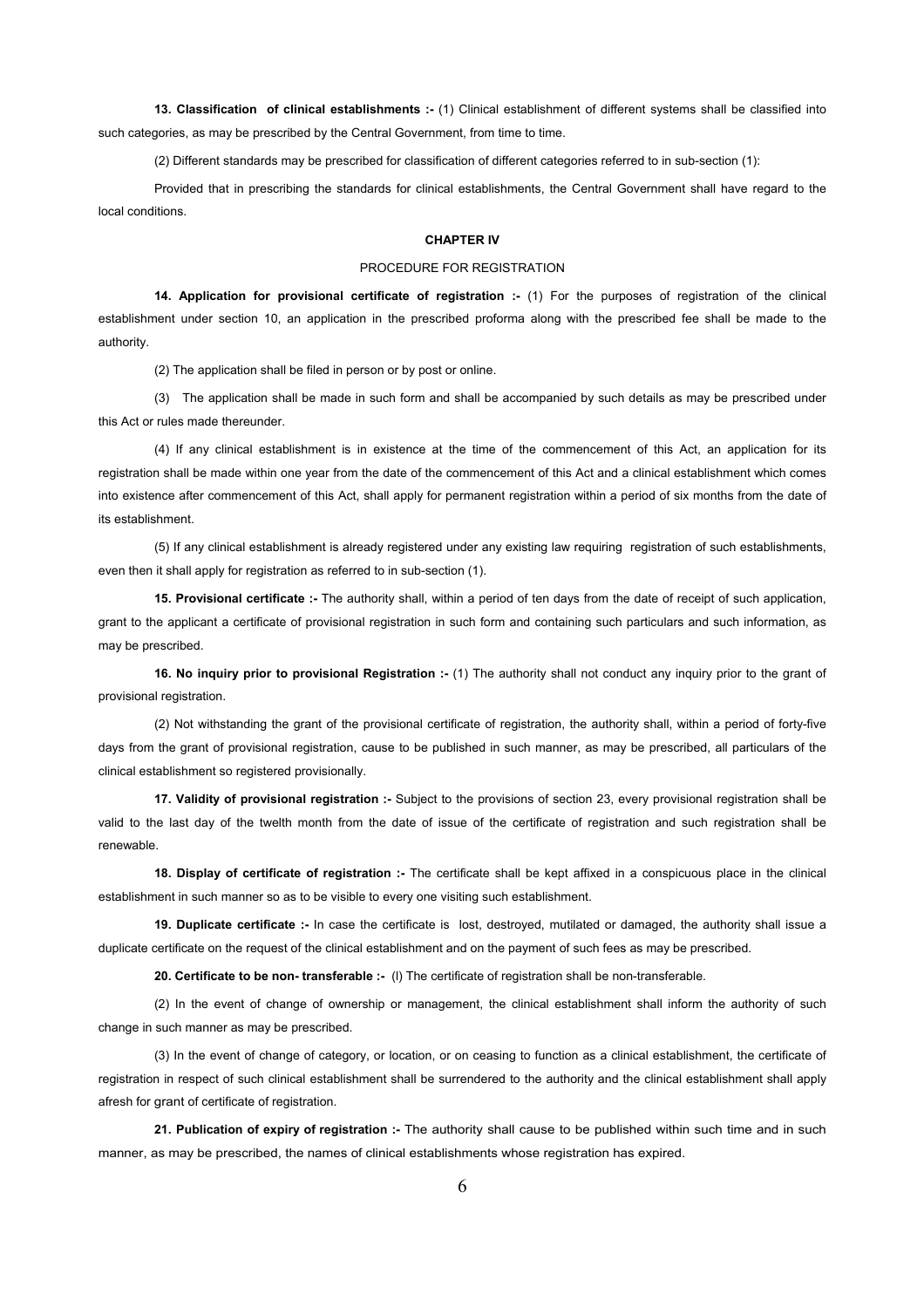**22. Renewal of registration :-** The application for renewal of registration shall be made thirty days before the expiry of the validity of the certificate of provisional registration and, in case the application for renewal is made after the expiry of the provisional registration, the authority shall allow renewal of registration on payment of such enhanced fees, as may be prescribed.

**23. Time limit for provisional registration :-** Where the clinical establishments in respect of which standards have been notified by the Central Government, provisional registration shall not be granted or renewed beyond,-

(i) the period of two years from the date of notification of the standards in case of clinical establishments which came into existence before the commencement of this Act;

(ii) the period of two years from the date of notification of the standards for clinical establishments which come into existence after the commencement of this Act but before the notification of the standards; and

(iii) the period of six months from the date of notification of standards for clinical establishments which come into existence after standards have been notified.

. **24. Application for permanent registration :-** Application for permanent registration by a clinical establishment shall be made to the authority in such form and be accompanied by such fees, as may be prescribed.

**25. Verification of application :-** The clinical establishment shall submit evidence of having complied with the prescribed minimum standards in such manner, as may be prescribed.

**26. Display of information for filing objections :-** As soon as the clinical establishment submits the required evidence of having complied with the prescribed minimum standards, the authority shall cause to be displayed for information of the public at large and for filing objections, if any, in such manner, as may be prescribed, all evidence submitted by the clinical establishment of having complied with the prescribed minimum standards for a period of thirty days before processing for grant of permanent registration.

**27. Communication of objections :-** If objections are received within the period referred to in the preceding section, such objections shall be communicated to the clinical establishment for response within a period of forty-five days.

**28. Standards for permanent registration :-** Permanent registration shall be granted only when a clinical establishment fulfils the prescribed standards for registration by the Central Government.

**29. Allowing or disallowing of registration :-** The authority shall pass an order immediately after the expiry of the prescribed period and within the next thirty days thereafter either-

- (a) allowing the application for permanent registration; or
- (b) disallowing the application:

Provided that the authority shall record its reasons, if it disallows an application, for permanent registration.

**30. Certificate of permanent registration :-** (I) The authority shall, if it, allows an application of the clinical establishment, issue a certificate of permanent registration in such ·form and containing such particulars, as may be prescribed.

(2) The certificate shall be valid for a period of five years from the date of issue.

(3) For the purposes of sub-section (I), the provisions of sections 18, 19, 20 and 21 shall also apply.

 (4) The applications for renewal of permanent registration shall be made within six months before the expiry of the validity of the certificate of permanent registration and, in case the application of renewal is not submitted within the stipulated period, the authority may allow renewal of registration on payment of such enhanced fees and penalties as may be prescribed.

**31. Fresh application for permanent registration :-** The disallowing of an application for permanent registration shall not debar a clinical establishment from applying afresh for permanent registration under section 24 and after providing such evidence, as may be required, of having rectified the deficiences on which grounds the earlier application was disallowed.

**32. Cancellation of registration :-** (I) If, at any time after any clinical establishment has been registered, the authority is satisfied that,-

(a) the conditions of the registration are not being complied with; or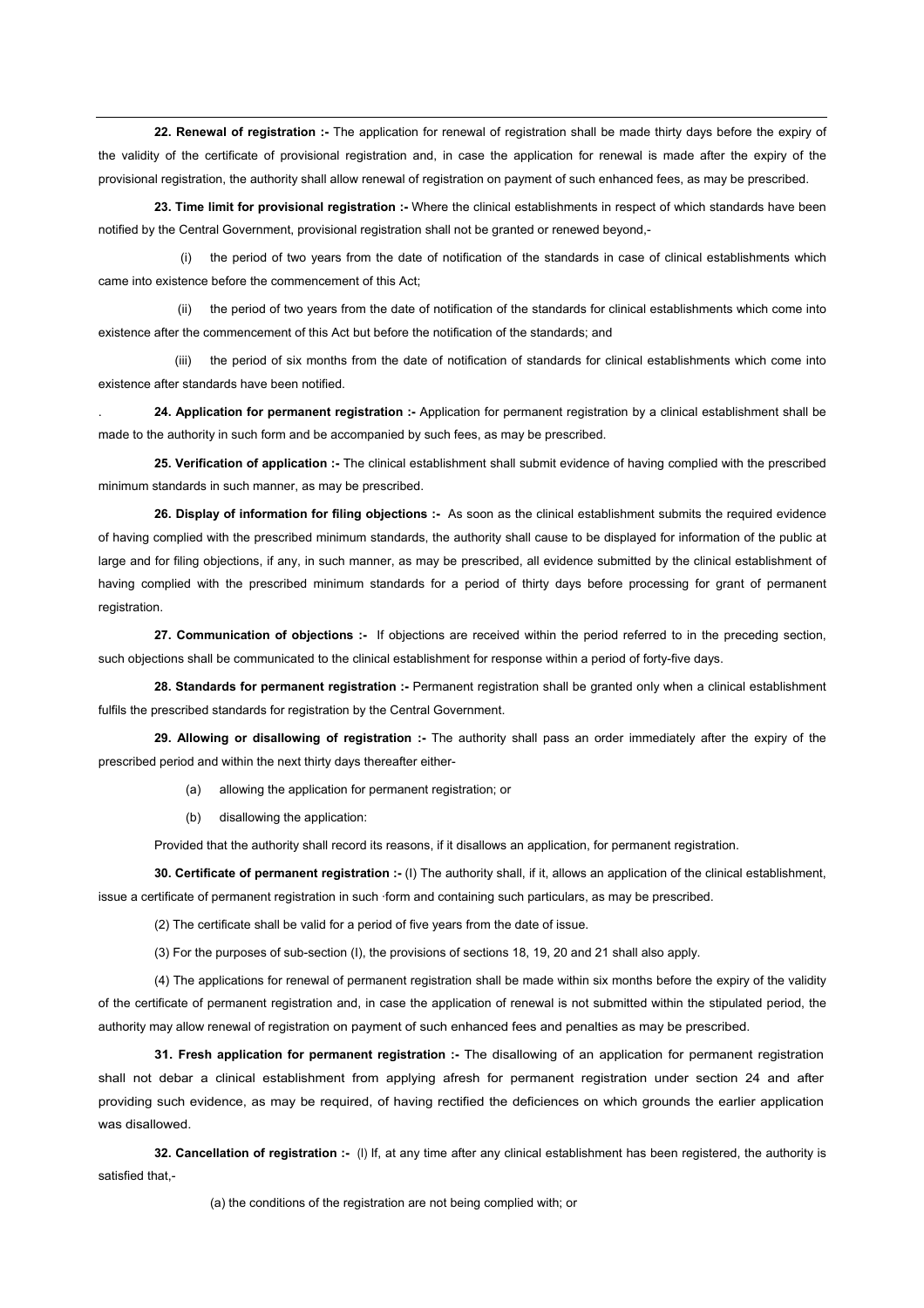(b) the person entrusted with the management of the clinical establishment has been convicted of an offence punishable under this Act,

it may issue a notice to the clinical establishment to show cause within three months' time as to why its registration under this Act should not be cancelled for the reasons to be mentioned in the notice.

(2) If after giving a reasonable opportunity to the clinical establishment, the authority is satisfied that there has been a breach of any of the provisions of this Act or the rules made thereunder, it may, by an order, without prejudice to any other action that it may take against such clinical establishment, cancel its registration.

(3) Every order made under sub-section (2) shall take effect-

(a) where no appeal has been preferred against such order immediately on the expiry of the period prescribed for such appeal; and

(b) where such appeal has been preferred and it has been dismissed from the date of the order of such dismissal:

Provided that the authority, after cancellation of registration for reasons to be recorded in writing, may restrain immediately the clinical establishment from carrying on if there is imminent danger to the health and safety of patients.

**33. Inspection of registered clinical establishments :-** (1) The authority or an officer authorised by it shall have the right to cause an inspection of, or inquiry in respect of any registered clinical establishment, its building, laboratories and equipment and also of the work conducted or done by the clinical establishment, to be made by such multi-member inspection team as it may direct and to cause an inquiry to be made in respect of any other matter connected with the clinical establishment and that establishment shall be entitled to be represented thereat.

(2) The authority shall communicate to the clinical establishment the views of that authority with reference to the results of such inspection or inquiry and may, after ascertaining the opinion of the clinical establishment thereon, advise that establishment upon the action to be taken.

(3) The clinical establishment shall report to the authority, the action, if any, which is proposed to be taken or has been taken upon the results of such inspection or inquiry and such report shall be furnished within such time, as the authority may direct.

(4) Where the clinical establishment does not, within a reasonable time, take action to the satisfaction of the authority, it may, after considering any explanation furnished or representation made by the clinical establishment, issue such directions within such time as indicated in the direction, as that authority deems fit, and the clinical establishment shall comply with such directions.

**34. Power to Center :-** The authority or an officer authorised by it may, if there is any reason to suspect that anyone is carrying on a clinical establishment without registration, enter and search in the manner prescribed, at any reasonable time and the clinical establishment, shall offer reasonable facilities for inspection or inquiry and be entitled to be represented thereat:

Provided that no such person shall enter the clinical establishment without giving notice of his intention to do so.

**35. Levy of fee by State Government :-** The State Government may charge fees for different categories of clinical establishments, as may be prescribed.

**36. Appeal:-** (1) Any person, aggrieved by an order of the registering authority refusing to grant or renew a certificate of registration or revoking a certificate of registration may, in such manner and within such period as may be prescribed, prefer an appeal to the State Council:

Provided that the State Council may entertain an appeal preferred after the expiry of the prescribed period if it is satisfied that the appellant was prevented by sufficient cause from preferring the appeal in time.

(2) Every appeal under sub-section (1) shall be made in such form and be accompanied by such fee as may be prescribed.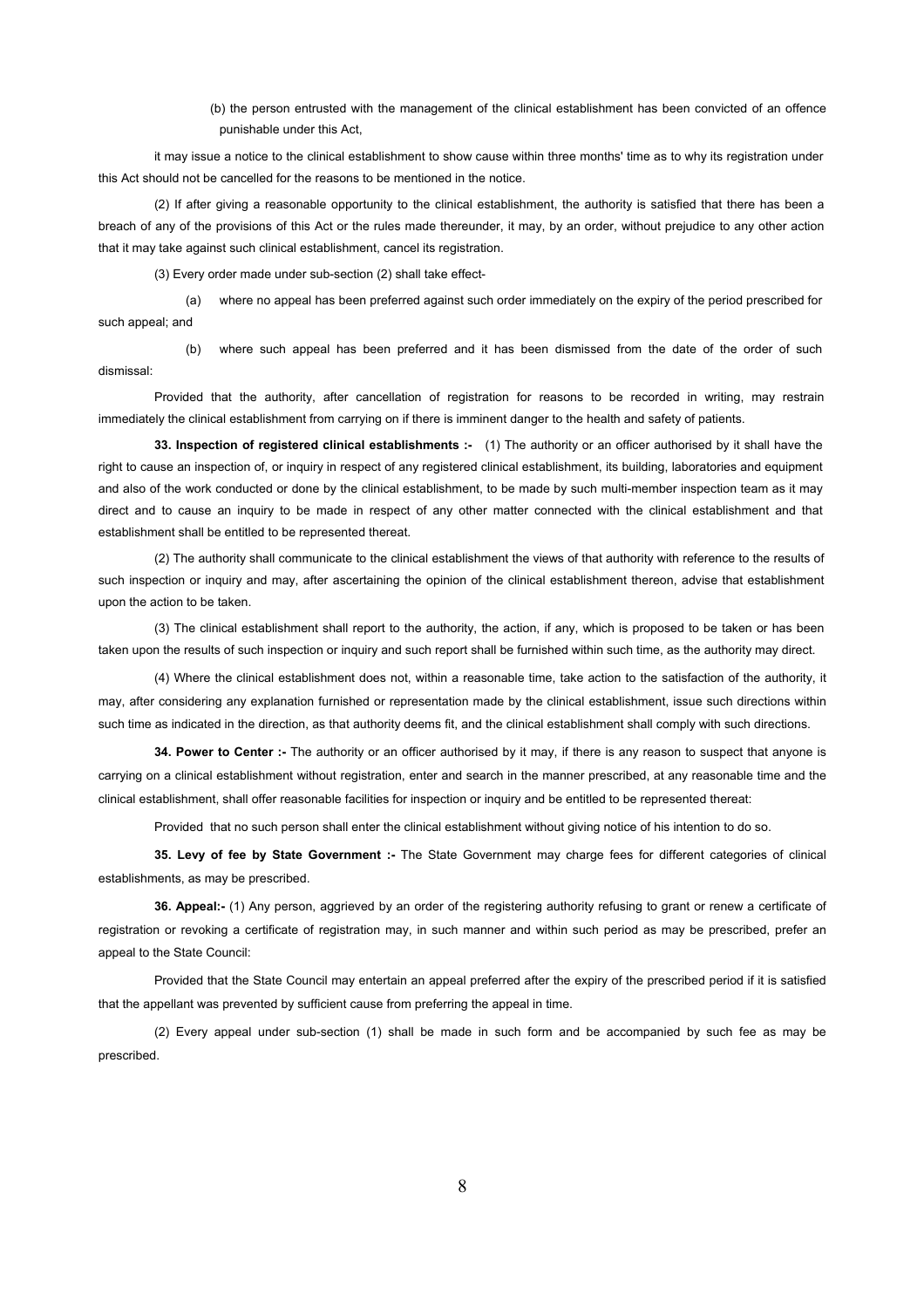#### **CHAPTER V**

## REGISTER OF CLINICAL ESTABLISHMENTS

**37. Register of clinical establishments :-** (1) The authority shall within a period of two years from its establishment, compile, publish and maintain in digital format a register of clinical establishments, registered by it and it shall enter the particulars of the certificate so issued in a register to be maintained in such form and manner, as may be prescribed by the State Government.

 (2) Each authority, including any other authority set-up for the registration of clinical establishments under any other law for the time being in force, shall supply in digital format to the State Council of Clinical establishments a copy of every entry made in the register of clinical establishments in such manner, as may be prescribed to ensure that the State Register is constantly up-todate with the registers maintained by the registering authority in the State.

**38. Maintenance of State Register of clinical establishments :-** (1) Every State Government shall maintain in digital and in such form and containing such particulars, as may be prescribed by the Central Government a register to be known as the State Register of clinical establishments in respect of clinical establishments of that State.

 (2) Every State Government shall supply in digital format to the Central Government, a copy of the State Register of clinical establishments and shall inform the Central Government all additions to and other amendments in such register made, for a particular month by the  $15<sup>th</sup>$  day of the following month.

**39. Maintenance of National Register of clinical establishments :-** The Central Government shall maintain in digital format an All India Register to be called as the National Register of clinical establishments that shall be an amalgam of the State Register of clinical establishments maintained by the State Governments and shall cause the same to be published in digital format.

## **CHAPTER VI**

#### PENALTIES

**40. Penalty :-** Whoever contravenes any provision of this Act shall, if no penalty is provided elsewhere, be punishable for the first offence with fine which may extend to ten thousand rupees, for any second offence with fine which may extend to fifty thousand rupees and for any subsequent offence with fine which may extend to five lakh rupees.

**41. Monetary penalty for non-registration :-** (1) Whoever carries on a clinical establishment without registration shall, on first contravention, be liable to a monetary penalty up to fifty thousand rupees, for second contravention with a monetary penalty which may extend to two lakh rupees and for any subsequent contravention with a monetary penalty which may extend to five lakh rupees.

 (2) Whoever knowingly serves in a clinical establishment which is not duly registered under this Act, shall be liable to a monetary penalty which may extend to twenty-five thousand rupees.

 (3) For the purpose of adjudging under sub-sections (1) and (2), the authority shall hold an inquiry an the prescribed manner after giving any person concerned a reasonable opportunity of being heard for the purpose of imposing any monetary penalty.

 (4) While holding an inquiry the authority shall have power to summon and enforce the attendance of any person acquainted with the facts and circumstances of the case to give evidence or to produce any document which in the opinion of the authority, may be useful for or relevant to the subject matter of the inquiry and if, on such inquiry, it is satisfied that the person has failed to comply with the provisions specified in sub-sections (1) and (2), it may by order impose the monetary penalty specified in those sub-sections to be deposited within thirty days of the order in the account referred to in sub-section (8) of section 42.

 (5) While determining the quantum of monetary penalty, the authority shall take into account the category, size and type of the clinical establishment and local conditions of the area in which the establishment is situated.

 (6) Any person aggrieved by the decision of the authority may prefer an appeal to the State Council within a period of three months from the date of the said decision.

(7) The manner of filing the appeal referred to in sub-section (6) shall be such as may be prescribed.

**42. Disobedience of direction, obstruction and refusal of information :-** (1) Whoever wilfully disobeys any direction lawfully given by any person or authority empowered under this Act to give such direction, or obstructs any person or authority in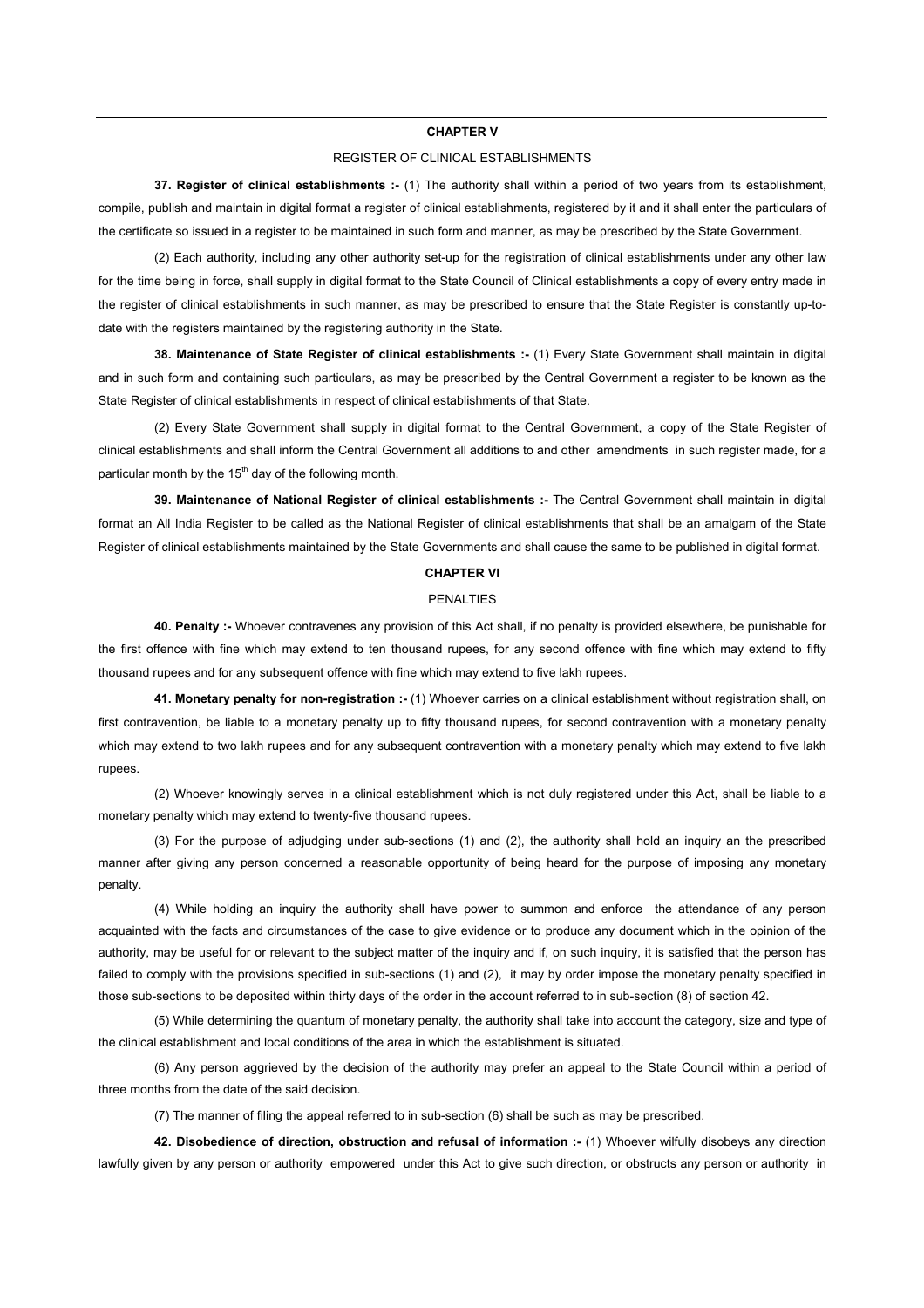the discharge of any functions which such person or authority is required or empowered under this Act to discharge, shall be liable to a monetary penalty which may extend to five lakh rupees.

(2) Whoever being required by or under this Act to supply any information wilfully withholds such information or gives information which he knows to be false or which he does not believe to be true, shall be liable to a monetary penalty which may extend to five lakh rupees.

(3) For the purpose of adjudging under sub-sections (1) and (2), the authority shall hold an inquiry in the prescribed manner after giving any person concerned a reasonable opportunity of being heard for the purpose of imposing any monetary penalty.

(4) While holding an inquiry the authority shall have power to summon and enforce the attendance of any person acquainted with the facts and circumstances of the case to give evidence or to produce any document which in the opinion of the authority, may be useful for or relevant to the subject matter of the inquiry and if, on such inquiry, it is satisfied that the person has failed to comply with the provisions specified in sub-sections(1) and (2), it may by order impose the monetary penalty specified in those sub-sections to be deposited within thirty days of the order in the account referred to in sub-section (8).

(5) While determining the quantum of monetary penalty, the authority shall take into account the category, size and type of the clinical establishment and local conditions of the area in which the establishment is situated.

(6) Any person aggrieved by the decision of the authority may prefer an appeal to the State Council within a period of three months from the date of the said decision.

(7) The manner of filing the appeal referred to in sub-section (6) shall be such as may be prescribed.

(8) The monetary penalty levied under sections 41 and 42 shall be credited to such account as the State Government may by order specify in this behalf.

**43. Penalty for minor deficiencies :-** Whoever contravenes any provision of this Act or any rule made thereunder resulting in deficiencies that do not pose any imminent danger to the health and safety of any patient and can be rectified within a reasonable time, shall be punishable with fine which may extend to ten thousand rupees.

**44. Contravention by companies :- (1***)* Where a person committing contravention of any of the provisions of this Act or of any rule made thereunder is a company, every person who, at the time the contravention was committed, was in charge of, and was responsible to the company for the conduct of the business of the company, as well as the company, shall be deemed to be guilty of the contravention and shall be liable to fine:

Provided that nothing contained in this sub-section shall render any such person liable to any punishment if he proves that the contravention was committed without his knowledge or that he had exercised all due diligence to prevent the commission of such contravention.

(2) Notwithstanding anything contained in sub-section (I), where a contravention of any of the provisions of this Act or of any rule made thereunder has been committed by a company and it is proved that the contravention has taken place with the consent or connivance of, or is attributable to any neglect on the part of, any director, manager, secretary or other officer of the company, such director, manager, secretary or other officer shall also be deemed to be guilty of that contravention and shall be liable to fine.

 *Explanation:* -For the purpose of this section,-

 *(a)* "company" means a body corporate and includes a firm or other association of individuals; and

 *(b)* "director", in relation to a firm, means a partner in the firm.

**45. Offences by Government Departments :-** (1) Where an offence under this Act has been committed by any Department of Government within a period of six months after the commencement of this Act, the Head of the Department shall be deemed to be guilty of the offence and shall be liable to be proceeded against and punished accordingly:

Provided that nothing contained in this section shall render such Head of the Department liable to any punishment if he proves that the offence was committed without his knowledge or that he exercised all due diligence to prevent the commission of such offence.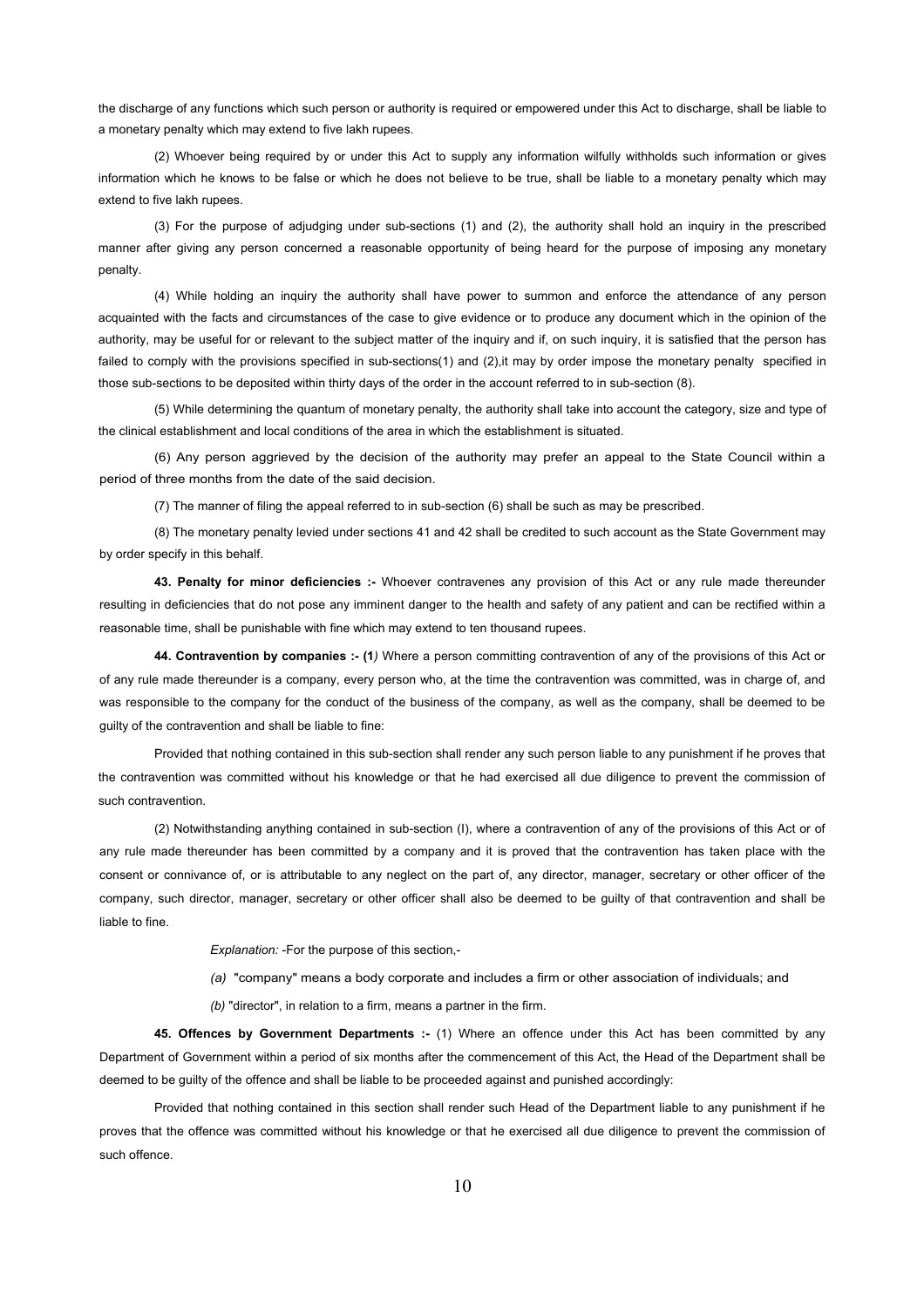(2) Notwithstanding anything contained in sub-section (1), where an offence under this Act has been committed by a Department of Government and it is proved that the offence has been committed with the consent or connivance of, or is attributable to any neglect on the part of, any officer, other than the Head of the Department, such officer shall also be deemed to be guilty of that offence and shall be liable to be proceeded against and punished accordingly.

**46. Recovery of fine :-** Whoever fails to pay the fine, the State Council of clinical establishment may prepare a certificate signed by an officer authorised by it specifying the fine due from such person and send it to the Collector of the District in which such person owns any property or resides or carries on his business and the said Collector, on receipt of such certificate, shall proceed to recover from such person the amount specified thereunder, as if it were an arrear of land revenue.

## **CHAPTER VII**

## **MISCELLANEOUS**

**47. Protection of action taken in good faith :-** (1) No suit, prosecution or other legal proceedings shall lie against any authority or any member of the National Council or State Council or any officer authorised in this behalf in respect of anything, which is in good faith done or intended to be done in pursuance of the provisions of this Act or any rule made thereunder.

 (2) No suit or other legal proceedings shall lie against a State Government or the Central Government in respect of any loss or damage caused or likely to be caused by anything which is in good faith done or intended to be done in pursuance of the provisions of this Act or any rule made thereunder.

**48. Furnishing of returns, etc :-** Every clinical establishment shall, within such time or within such extended time, as may be prescribed in that behalf, furnish to the authority or the State Council or the National Council such returns or the statistics and other information in such manner, as may be prescribed by the State Government, from time to time.

**49. Power to give directions :-** Without prejudice to the foregoing provisions of this Act, the authority shall have the power to issue such directions, including furnishing returns, statistics and other information for the proper functioning of clinical establishments and such directions shall be binding.

**50. Employees of the authority, etc., to be public servants :-** Every employee of the authority, the National Council and the State Council shall be deemed to, when acting or purporting to act in pursuance of any of the provisions of this Act, be public servants within the meaning of section 21 of the Indian Penal Code. (45 of 1860)

**51. Power to remove difficulties :-** (1) If any difficulty arises in giving effect to the provisions of this Act, the Central Government may, by order published in the Official Gazette, make such provisions not inconsistent with the provisions of this Act as may appear to it to be necessary or expedient for removal of the difficulty:

Provided that no such order shall be made after the expiry of a period of two years from the date of commencement of this Act.

 (2) Every order made under this section shall, as soon as may be after it is made, be laid before each House of Parliament.

**52. Power of Central Government to make rules :-** (1) The Central Government may, by notification, make rules for carrying out all or any of the provisions of this Act.

 (2) In particular and without prejudice to the generality of the foregoing power, such rules may provide for all or any of the following matters, namely:-

(a) allowances for the members of the National Council under sub-section (5) of section 3;

(b) appointment of such person to be the Secretary of the State Council by the Central Government under sub-section (10) of section 3;

(c) the determination of standards and for classification of clinical establishments under section 7;

(d) the qualification and the terms and conditions for the members of the authority under clause (c) of sub-section (1) of section 10;

(e) the procedure under which the powers of the authority may be exercised by the District Health Officer or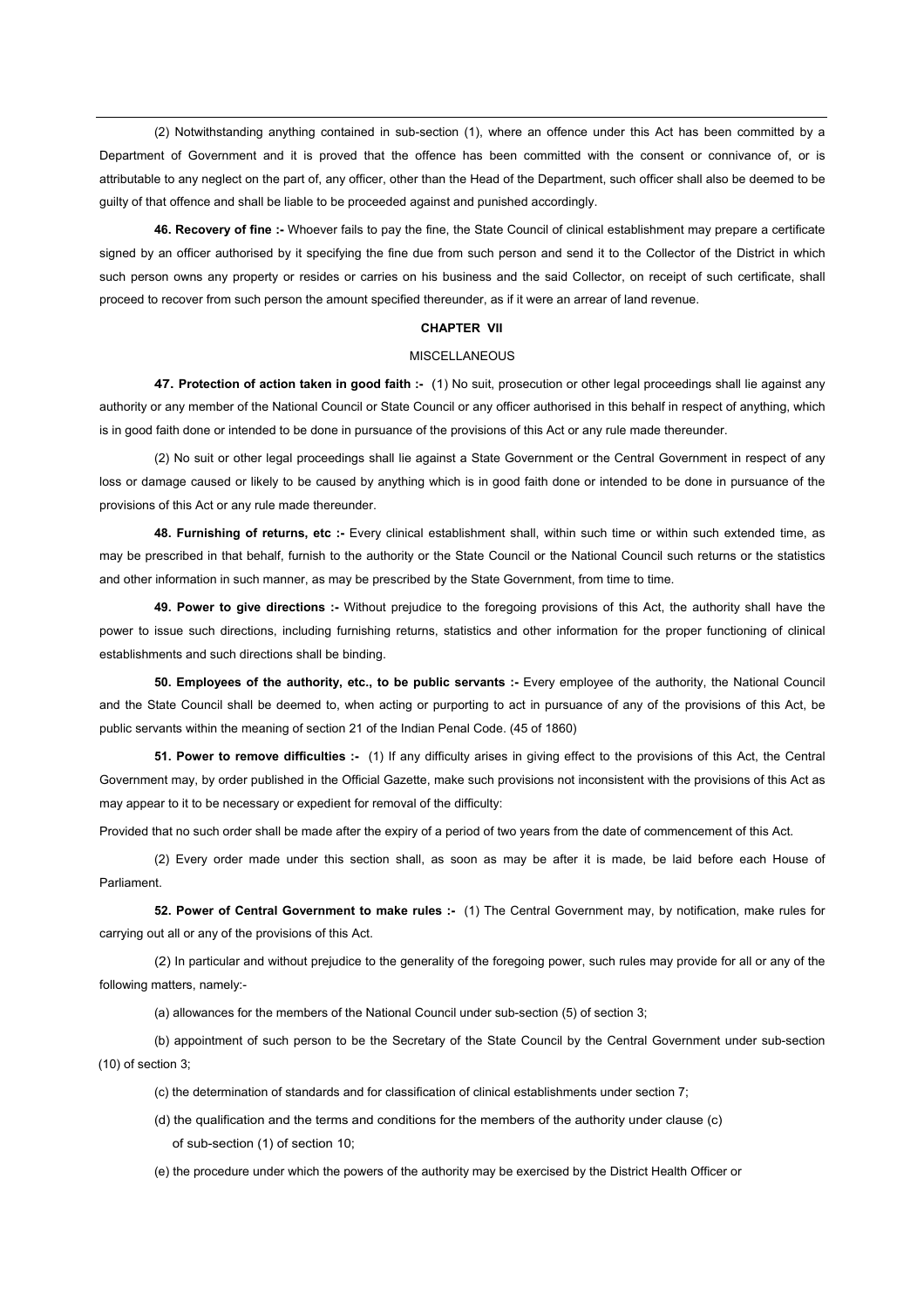Chief Medical Officer for the purpose of provisional registration of clinical establishment under sub-section (2) of section 10;

(f) the minimum standards of facilities and services under clause (i) of sub-section (1) of section 12;

(g) the minimum number of personnel under clause (ii) of sub-section (1) of section 12:

(h) the maintenance of records and reporting by the clinical establishment under clause (iii) of sub-section (1) of section 12;

(i) other conditions for registration and continuation of clinical establishment under clause (iv) of sub-section (1) of section 12;

(j) classification of clinical establishment under sub-section (1) of section 13;

(k) the different standards for classification of clinical establishments under sub-section (2) of section 13;

(l) the minimum standards for permanent registration under section 28;

(m) the form and particulars to be contained in the register to be maintained under section 38.

**53. Laying of rules :-** Every rule made by the Central Government under this Act shall be laid, as soon as may be after it is made, before each House of Parliament, while it is in session, for a total period of thirty days which may be comprised in one session or in two or more successive sessions and if, before the expiry of the session immediately following the session or the successive sessions aforesaid, both Houses agree in making any modification in the rule or both Houses agree that the rule should not be made, the rule shall thereafter have effect only in such modified form or be of no effect, as the case may be ; so, however, that any such modification or annulment shall be with out prejudice to the validity of anything previously done under that rule.

**54. Power of State Government to make rules :-** (1) The State Government may, by notification, make rules for carrying out in respect of matters which do not fall within the purview of section 52.

(2) In particular and without prejudice to the generality of the foregoing power, such rules may provide for all or any of the following matters, namely:-

(a) the proforma and the fee to be paid for registration under sub-section (1) of section 14 ;

(b) the form and details of application under sub-section (3) of section 14;

(c) the particulars and information contained in certificate of provisional registration under section 15;

(d) the manner of publication of all particulars of the clinical establishments proposed to be registered under subsection (2) of section 16;

(e) the fees to be paid to issue a duplicate certificate under section 19;

(f) the change of ownership or management to be informed by the clinical establishment to the authority under sub-section (2) of section 20;

(g) the manner in which the authority shall publish the names of the clinical establishments whose registration expired under section 21;

(h) the enhanced fees to be charged for renewal after expiry of the provisional registration under section 22;

(i) the form of the application and fees to be charged by the State Government under section 24;

(j) the manner of submitting evidence of the clinical establishments having complied with the minimum standards under section 25;

(k) the manner of displaying information of the clinical establishments having complied with the minimum standards for filing objection under section 26;

(l) the expiry of period specified in section 29;

(m) the form and particulars of the certificate of registration under section 30;

(n) the period within which an appeal shall be preferred under clause (a) of sub-section (3) of section 32;